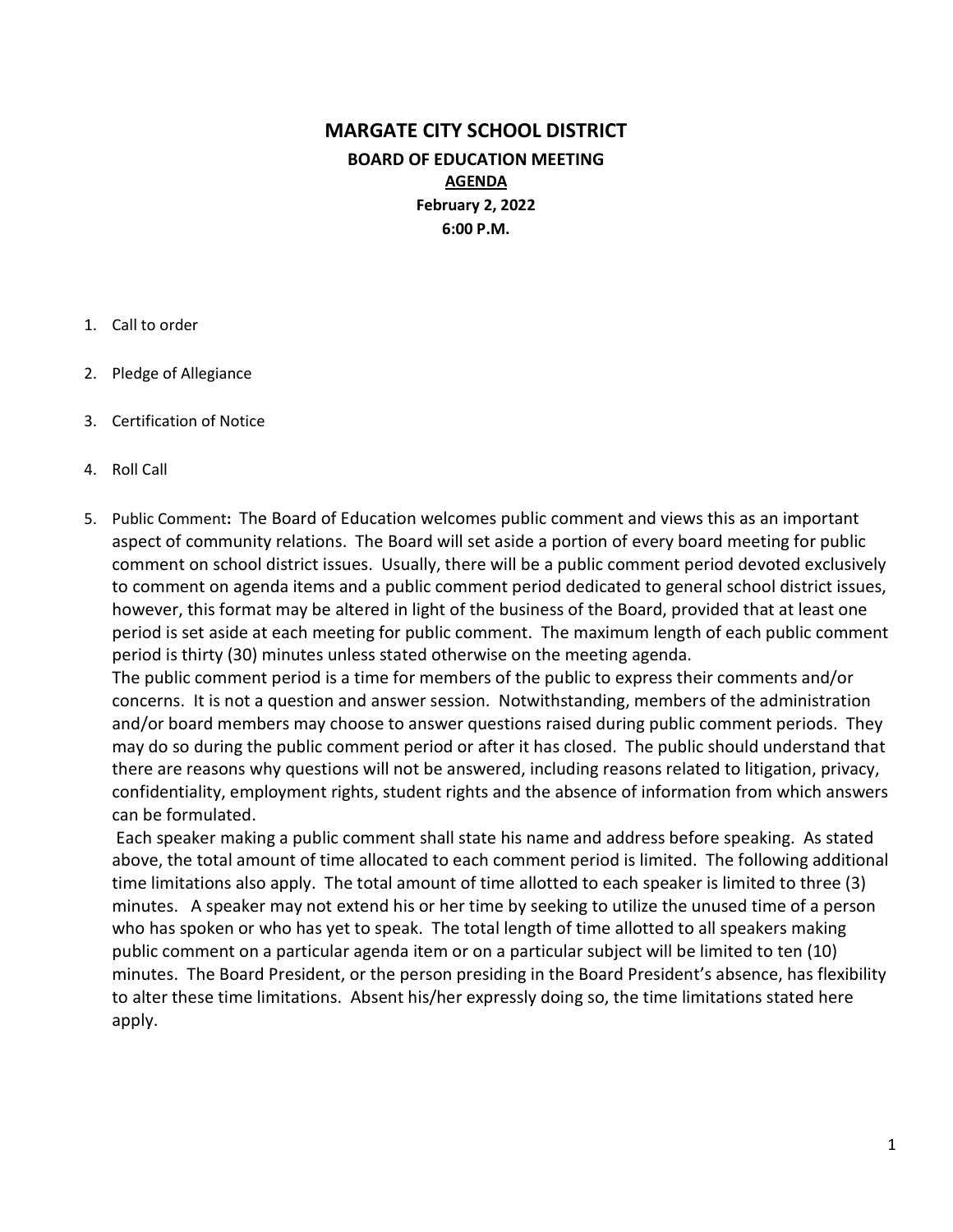- 6. Report of Superintendent of Schools:
	- A. Enrollment:

| Enrollment as of 1/5/2022       |     | Enrollment as of 1/24/2022 |     |
|---------------------------------|-----|----------------------------|-----|
| <b>Ross School</b>              |     | <b>Ross School</b>         |     |
| Pre K $(1/2$ day)               | 05  | Pre K $(1/2$ day)          | 05  |
| Kindergarten                    | 39  | Kindergarten               | 38  |
| Grade 1                         | 37  | Grade 1                    | 37  |
| Grade 2                         | 39  | Grade 2                    | 38  |
| Grade 3                         | 31  | Grade 3                    | 30  |
| Grade 4                         | 45  | Grade 4                    | 45  |
| Sub-total                       | 196 | Sub-total                  | 193 |
| <b>Tighe School</b>             |     | <b>Tighe School</b>        |     |
| Grade 5                         | 32  | Grade 5                    | 32  |
| Grade 6                         | 34  | Grade 6                    | 34  |
| Grade 7                         | 48  | Grade 7                    | 47  |
| Grade 8                         | 50  | Grade 8                    | 49  |
| Sub-total                       | 164 | Sub-total                  | 162 |
| <i><b>*Total Enrollment</b></i> | 360 | <b>*Total Enrollment</b>   | 355 |

## \*Above enrollment includes Longport and Tuition enrollment below

| <b>Longport Enrollment:</b> |    |     | <b>Tuition Students:</b> |  |
|-----------------------------|----|-----|--------------------------|--|
| William H. Ross             | 27 |     | William H. Ross          |  |
| Eugene A. Tighe             | 12 |     | Eugene A. Tighe          |  |
| Total                       | 39 |     |                          |  |
| ACHS (Margate)              |    | 041 |                          |  |
| OCHS (Choice)               |    | 057 |                          |  |
| MRHS (Choice)               |    | 008 |                          |  |
|                             |    |     |                          |  |

- B. Instructional Support
	- 1. Update on Principal/Director activities
	- 2. Review activity calendars.
	- 3. Review fire drill and security drill report.
- C. Communications
- D. District Committee Reports
- 7. MEF Update
- 8. MEA Report
- 9. General Board Discussion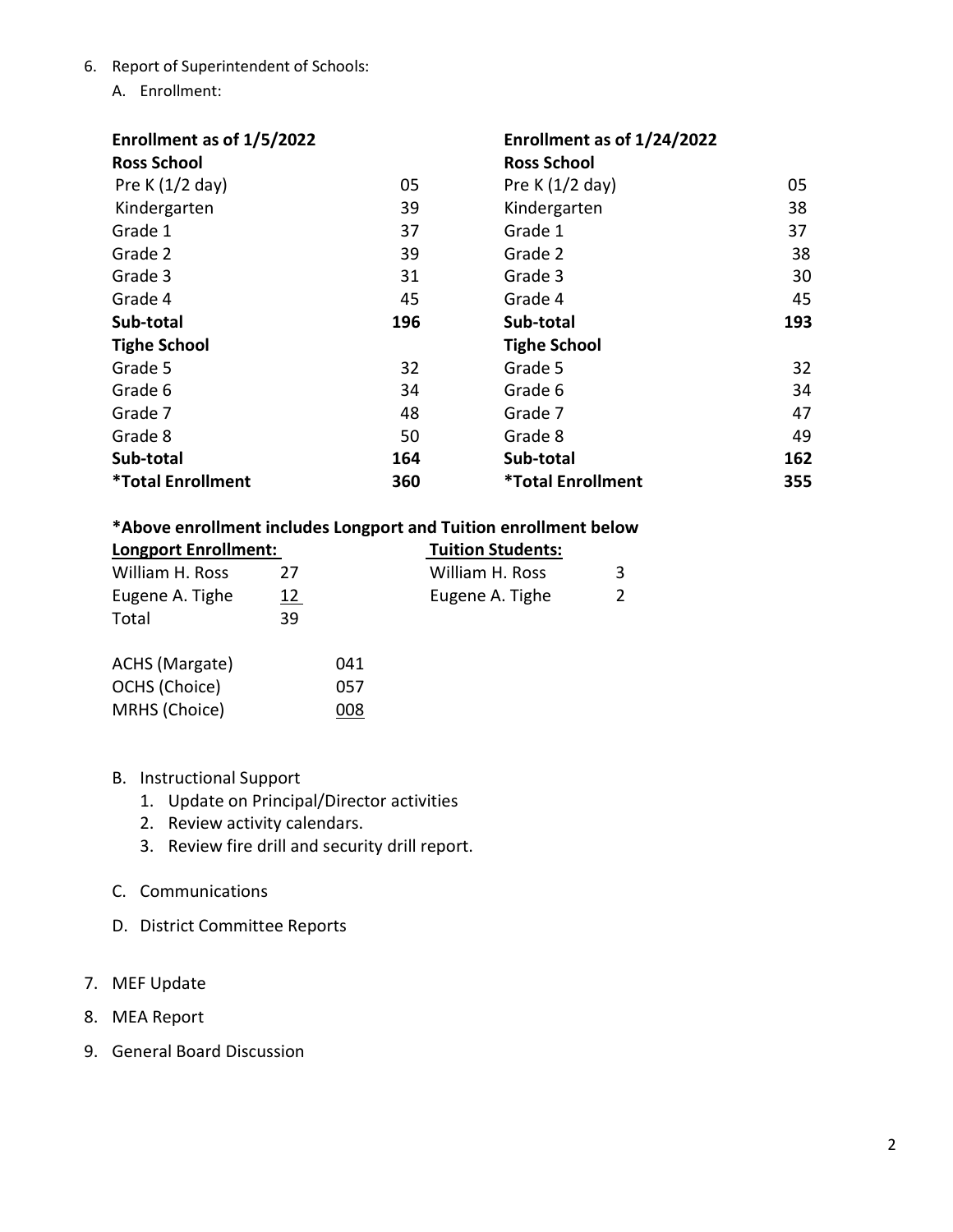### 10. General Approvals

It may appear to members of the public that the City of Margate Board of Education takes formal action with limited comment or member discussion. This is not so. Prior to the time any formal action is taken, the district administration and school board members thoroughly review all supporting documentation. After each matter has been thoroughly discussed and after the superintendent is satisfied that each matter is ready to be presented to the Board of Education, it is then referred to the appropriate Board Committee for discussion and analysis by members of the Board. The members of the School Board Committees work with the Superintendent to assure that all members are fully briefed on all pertinent details and understand the motions. When the Committees are satisfied with the motions, the motions are then placed on the agenda for action at a public meeting.

## A. Personnel

1) Approve the resignation of Kevin O'Hare as of June 30, 2022.

2) Approve the retirement of Ronald Pinter as of June 30, 2022.

3) Approve Luann Amodeo as a Media Center volunteer, pending completion of paperwork. 4) Approve Emily Rubino for enrollment and reimbursement upon successful completion of the graduate course EDUC 5109: Beginning Teacher Support III at Stockton University. Costs: Stockton 2021/22 Graduate cost per credit = \$781.26 without fees, 2 credits \$1562.52 x 75% = \$1,171.89 Total reimbursement pending successful completion of course.

## B. Field Trips

1) Approve field trip for Tighe students who were in the Wizard of Oz production to see the Holy Spirit High School Musical on Wednesday March 9, 2022 at Holy Spirit High School from 8:30 a.m.- 12:00 p.m. Staff: Debbie Roland, Lisa Drexler, Mark Winterbottom, Leigh Turner, Ryan Gaskill, and Jacque Jones. Costs: 2 substitutes.

### C. Students

 1) Approve the National Junior Honor Society Movie Night Fundraiser in the PAC on February 25, 2022 from 4:00 – 9:00pm. Staff: Lisa Drexler and Kristie Cafiero .

2) Approve the National Junior Honor Society fundraiser Coins for the Community during February and March 2022. Money raised will be given to local charities chosen by NJHS students. Staff: Lisa Drexler and Kristie Cafiero.

11. Presentation and Approval of Minutes: January 12, 2022 Regular Meeting and Executive Session

12. Report of the Board Secretary: December 2021

a. Financial Reports - December 2021

b. Pursuant to N.J.A.C. 6A:23-16.10(c) Margate City Board of Education certifies that as of December 31, 2021 after review of the Secretary's Monthly Financial Reports (Revenue and Appropriation Sections) and upon consultation with the appropriate district officials that to the best of our knowledge there have been no changes in anticipated revenue sources and/or amounts and no major account or fund has been over-expended in violation of N.J.A.C. 6A:23-16.10(c)3-4 so that sufficient funds are available to meet the district's financial obligations for the remainder of the fiscal year.